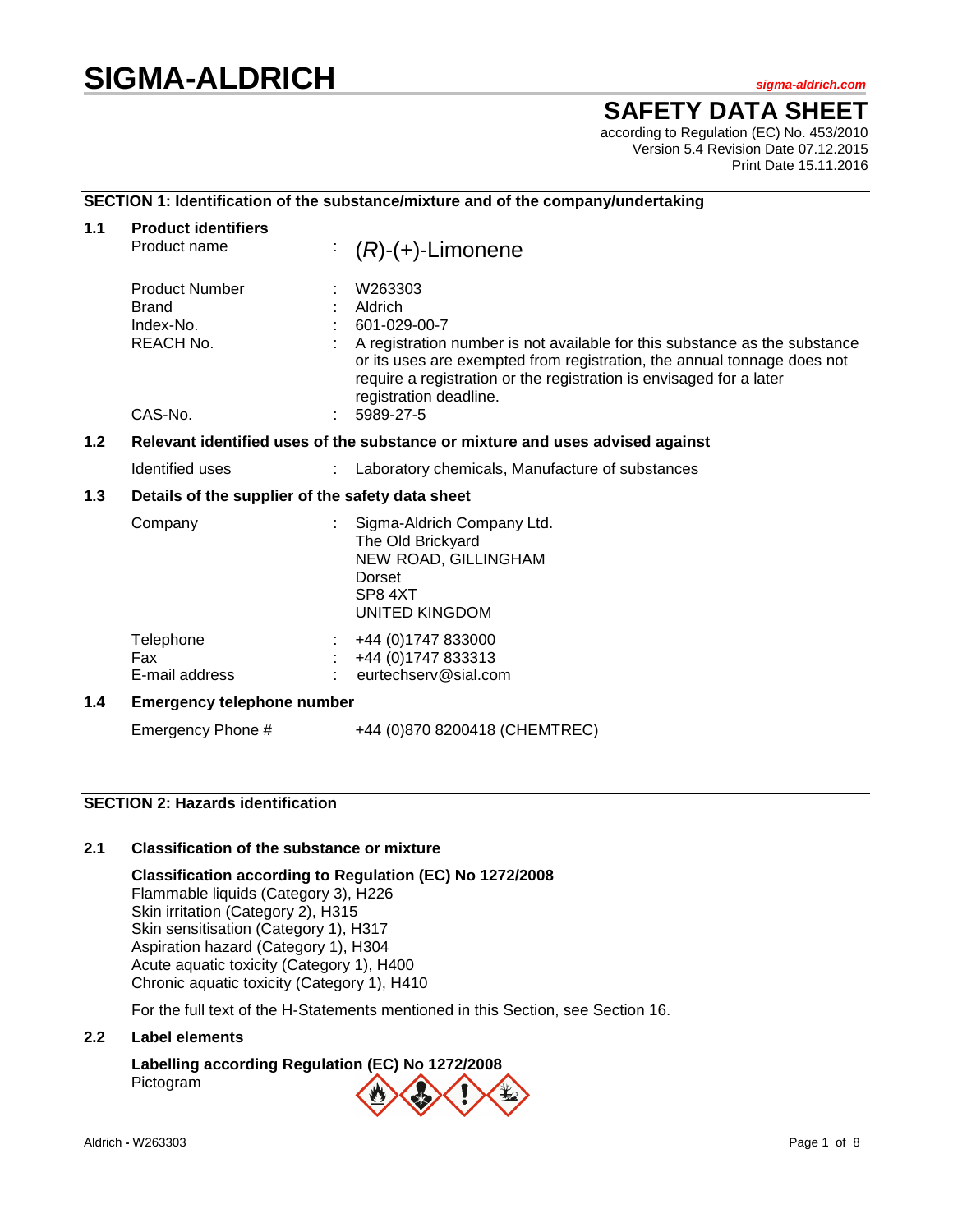| Signal word                              | Danger                                                                  |
|------------------------------------------|-------------------------------------------------------------------------|
| Hazard statement(s)                      |                                                                         |
| H <sub>226</sub>                         | Flammable liquid and vapour.                                            |
| H <sub>304</sub>                         | May be fatal if swallowed and enters airways.                           |
| H <sub>315</sub>                         | Causes skin irritation.                                                 |
| H317                                     | May cause an allergic skin reaction.                                    |
| H410                                     | Very toxic to aquatic life with long lasting effects.                   |
| Precautionary statement(s)               |                                                                         |
| P273                                     | Avoid release to the environment.                                       |
| P <sub>280</sub>                         | Wear protective gloves.                                                 |
| P301 + P310                              | IF SWALLOWED: Immediately call a POISON CENTER or doctor/<br>physician. |
| P331                                     | Do NOT induce vomiting.                                                 |
| P <sub>501</sub>                         | Dispose of contents/ container to an approved waste disposal plant.     |
| Supplemental Hazard<br><b>Statements</b> | none                                                                    |

# **2.3 Other hazards**

**3.1 Substances**

This substance/mixture contains no components considered to be either persistent, bioaccumulative and toxic (PBT), or very persistent and very bioaccumulative (vPvB) at levels of 0.1% or higher.

# **SECTION 3: Composition/information on ingredients**

| <b>Substances</b> |                   |  |
|-------------------|-------------------|--|
| Formula           | : $C_{10}H_{16}$  |  |
| Molecular weight  | : $136.23$ g/mol  |  |
| CAS-No.           | 5989-27-5         |  |
| EC-No.            | $: 227 - 813 - 5$ |  |
| Index-No.         | 601-029-00-7      |  |

# **Hazardous ingredients according to Regulation (EC) No 1272/2008**

| Component                      |                                        | Classification                                                                                                               | Concentration |
|--------------------------------|----------------------------------------|------------------------------------------------------------------------------------------------------------------------------|---------------|
| D-Limonene                     |                                        |                                                                                                                              |               |
| CAS-No.<br>EC-No.<br>Index-No. | 5989-27-5<br>227-813-5<br>601-029-00-7 | Flam. Liq. 3; Skin Irrit. 2; Skin<br>Sens. 1; Asp. Tox. 1; Aquatic<br>Acute 1; Aquatic Chronic 1;<br>H226, H315, H317, H304, | $\leq$ 100 %  |
|                                |                                        | H400, H410<br>M-Factor - Aquatic Acute: 1                                                                                    |               |

For the full text of the H-Statements mentioned in this Section, see Section 16.

# **SECTION 4: First aid measures**

#### **4.1 Description of first aid measures**

# **General advice**

Consult a physician. Show this safety data sheet to the doctor in attendance.

#### **If inhaled**

If breathed in, move person into fresh air. If not breathing, give artificial respiration. Consult a physician.

# **In case of skin contact**

Wash off with soap and plenty of water. Consult a physician.

#### **In case of eye contact**

Flush eyes with water as a precaution.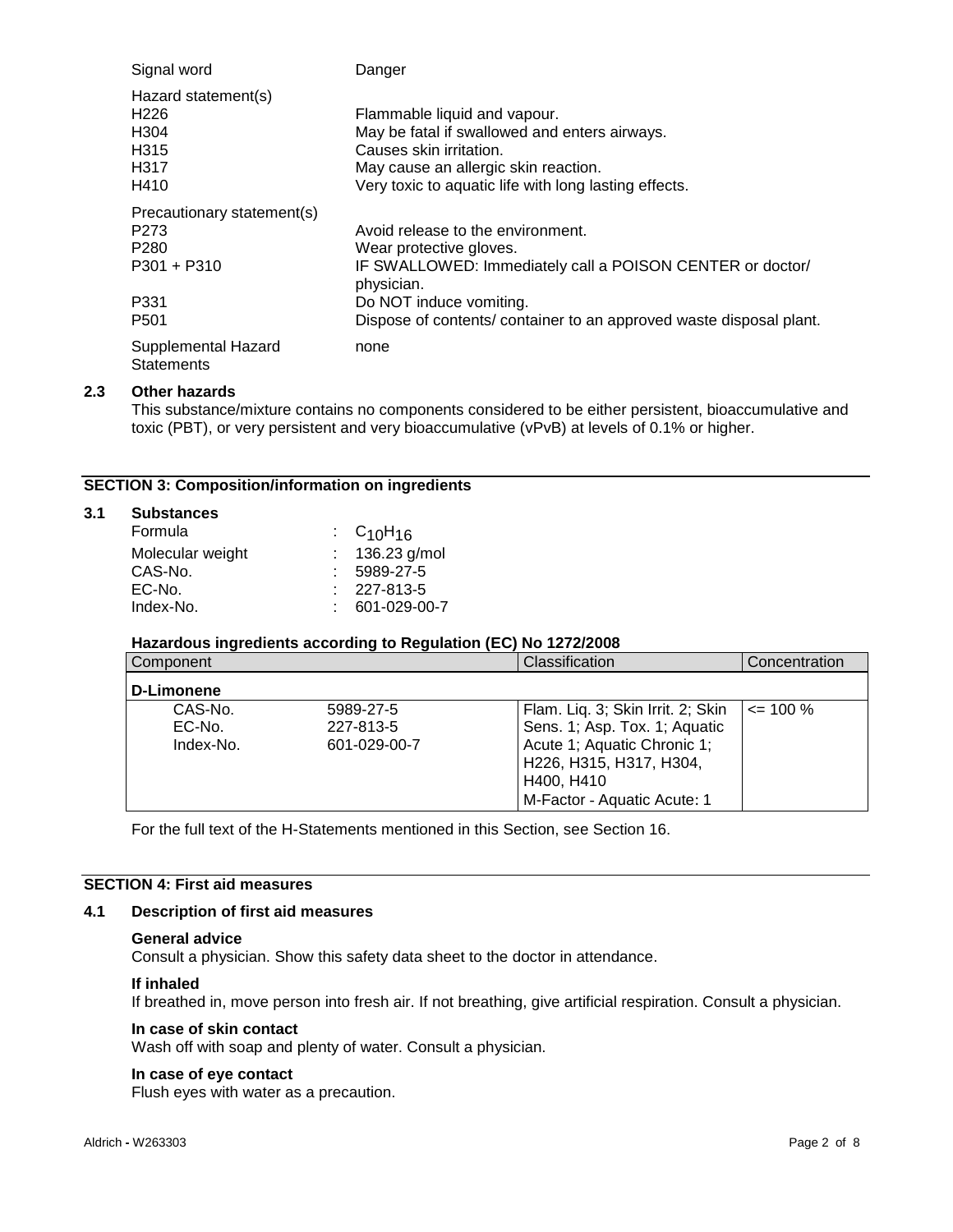# **If swallowed**

Do NOT induce vomiting. Never give anything by mouth to an unconscious person. Rinse mouth with water. Consult a physician.

# **4.2 Most important symptoms and effects, both acute and delayed**

The most important known symptoms and effects are described in the labelling (see section 2.2) and/or in section 11

**4.3 Indication of any immediate medical attention and special treatment needed** No data available

# **SECTION 5: Firefighting measures**

#### **5.1 Extinguishing media**

### **Suitable extinguishing media**

Use water spray, alcohol-resistant foam, dry chemical or carbon dioxide.

- **5.2 Special hazards arising from the substance or mixture** Carbon oxides
- **5.3 Advice for firefighters** Wear self-contained breathing apparatus for firefighting if necessary.

# **5.4 Further information**

Use water spray to cool unopened containers.

# **SECTION 6: Accidental release measures**

#### **6.1 Personal precautions, protective equipment and emergency procedures**

Use personal protective equipment. Avoid breathing vapours, mist or gas. Ensure adequate ventilation. Remove all sources of ignition. Evacuate personnel to safe areas. Beware of vapours accumulating to form explosive concentrations. Vapours can accumulate in low areas. For personal protection see section 8.

# **6.2 Environmental precautions** Prevent further leakage or spillage if safe to do so. Do not let product enter drains. Discharge into the environment must be avoided.

# **6.3 Methods and materials for containment and cleaning up** Contain spillage, and then collect with an electrically protected vacuum cleaner or by wet-brushing and place in container for disposal according to local regulations (see section 13).

# **6.4 Reference to other sections**

For disposal see section 13.

# **SECTION 7: Handling and storage**

# **7.1 Precautions for safe handling**

Avoid contact with skin and eyes. Avoid inhalation of vapour or mist. Keep away from sources of ignition - No smoking.Take measures to prevent the build up of electrostatic charge.

For precautions see section 2.2.

# **7.2 Conditions for safe storage, including any incompatibilities** Store in cool place. Keep container tightly closed in a dry and well-ventilated place. Containers which are opened must be carefully resealed and kept upright to prevent leakage.

# **7.3 Specific end use(s)**

Apart from the uses mentioned in section 1.2 no other specific uses are stipulated

# **SECTION 8: Exposure controls/personal protection**

#### **8.1 Control parameters**

# **Components with workplace control parameters**

Contains no substances with occupational exposure limit values.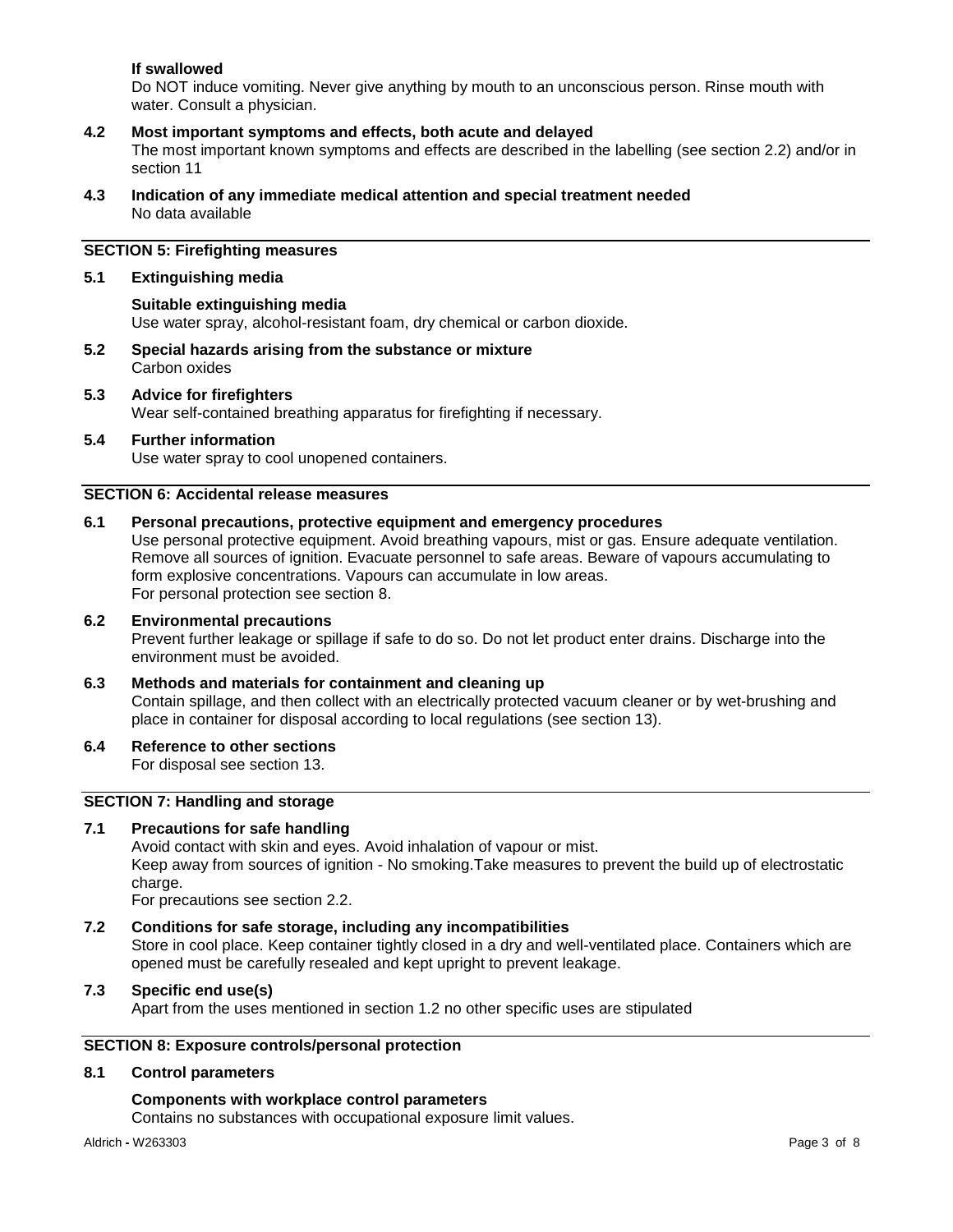# **8.2 Exposure controls**

# **Appropriate engineering controls**

Handle in accordance with good industrial hygiene and safety practice. Wash hands before breaks and at the end of workday.

### **Personal protective equipment**

#### **Eye/face protection**

Face shield and safety glasses Use equipment for eye protection tested and approved under appropriate government standards such as NIOSH (US) or EN 166(EU).

### **Skin protection**

Handle with gloves. Gloves must be inspected prior to use. Use proper glove removal technique (without touching glove's outer surface) to avoid skin contact with this product. Dispose of contaminated gloves after use in accordance with applicable laws and good laboratory practices. Wash and dry hands.

The selected protective gloves have to satisfy the specifications of EU Directive 89/686/EEC and the standard EN 374 derived from it.

Full contact Material: Nitrile rubber Minimum layer thickness: 0.4 mm Break through time: 480 min Material tested:Camatril® (KCL 730 / Aldrich Z677442, Size M)

Splash contact Material: Nitrile rubber Minimum layer thickness: 0.11 mm Break through time: 31 min Material tested:Dermatril® (KCL 740 / Aldrich Z677272, Size M)

data source: KCL GmbH, D-36124 Eichenzell, phone +49 (0)6659 87300, e-mail sales@kcl.de, test method: EN374

If used in solution, or mixed with other substances, and under conditions which differ from EN 374, contact the supplier of the CE approved gloves. This recommendation is advisory only and must be evaluated by an industrial hygienist and safety officer familiar with the specific situation of anticipated use by our customers. It should not be construed as offering an approval for any specific use scenario.

# **Body Protection**

Complete suit protecting against chemicals, Flame retardant antistatic protective clothing., The type of protective equipment must be selected according to the concentration and amount of the dangerous substance at the specific workplace.

# **Respiratory protection**

Where risk assessment shows air-purifying respirators are appropriate use a full-face respirator with multi-purpose combination (US) or type ABEK (EN 14387) respirator cartridges as a backup to engineering controls. If the respirator is the sole means of protection, use a full-face supplied air respirator. Use respirators and components tested and approved under appropriate government standards such as NIOSH (US) or CEN (EU).

#### **Control of environmental exposure**

Prevent further leakage or spillage if safe to do so. Do not let product enter drains. Discharge into the environment must be avoided.

# **SECTION 9: Physical and chemical properties**

#### **9.1 Information on basic physical and chemical properties**

| a) Appearance | Form: liquid, clear |
|---------------|---------------------|
|               | Colour: colourless  |

- b) Odour characteristic
- c) Odour Threshold No data available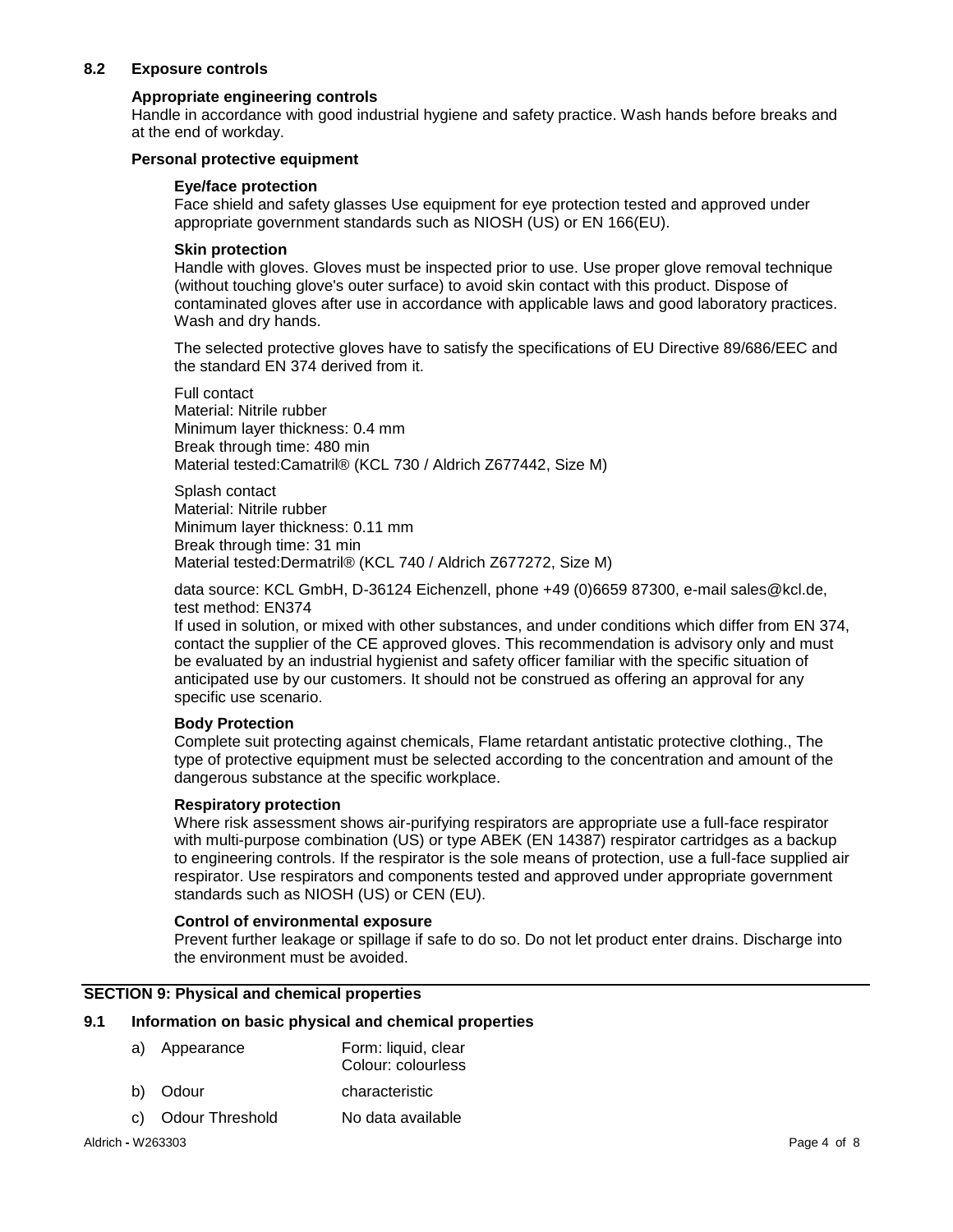| d)  |    | рH                                                 | No data available                                                  |
|-----|----|----------------------------------------------------|--------------------------------------------------------------------|
| e)  |    | Melting point/freezing<br>point                    | Melting point/range: -74.3 °C                                      |
| f)  |    | Initial boiling point and<br>boiling range         | 175 - 176 °C                                                       |
|     | g) | Flash point                                        | 50 °C                                                              |
| h)  |    | Evaporation rate                                   | No data available                                                  |
| i)  |    | Flammability (solid, gas)                          | No data available                                                  |
| j)  |    | Upper/lower<br>flammability or<br>explosive limits | Upper explosion limit: 6.1 %(V)<br>Lower explosion limit: 0.7 %(V) |
| k)  |    | Vapour pressure                                    | 50 hPa at ca.50 °C                                                 |
| I)  |    | Vapour density                                     | $4.70 - (Air = 1.0)$                                               |
|     | m) | Relative density                                   | 0.84 g/cm3 at 25 $^{\circ}$ C                                      |
| n)  |    | Water solubility                                   | immiscible                                                         |
| O)  |    | Partition coefficient: n-<br>octanol/water         | log Pow: 4.2                                                       |
|     | p) | Auto-ignition<br>temperature                       | 245 °C at 995 hPa                                                  |
|     | q) | Decomposition<br>temperature                       | No data available                                                  |
| r)  |    | Viscosity                                          | No data available                                                  |
| s)  |    | <b>Explosive properties</b>                        | No data available                                                  |
| t)  |    | Oxidizing properties                               | No data available                                                  |
| 9.2 |    | Other safety information                           |                                                                    |
|     |    | Relative vapour density                            | $4.70 - (Air = 1.0)$                                               |

# **SECTION 10: Stability and reactivity**

- **10.1 Reactivity** No data available
- **10.2 Chemical stability** Stable under recommended storage conditions.
- **10.3 Possibility of hazardous reactions** No data available
- **10.4 Conditions to avoid** Heat, flames and sparks.
- **10.5 Incompatible materials** Strong oxidizing agents
- **10.6 Hazardous decomposition products** Other decomposition products - No data available In the event of fire: see section 5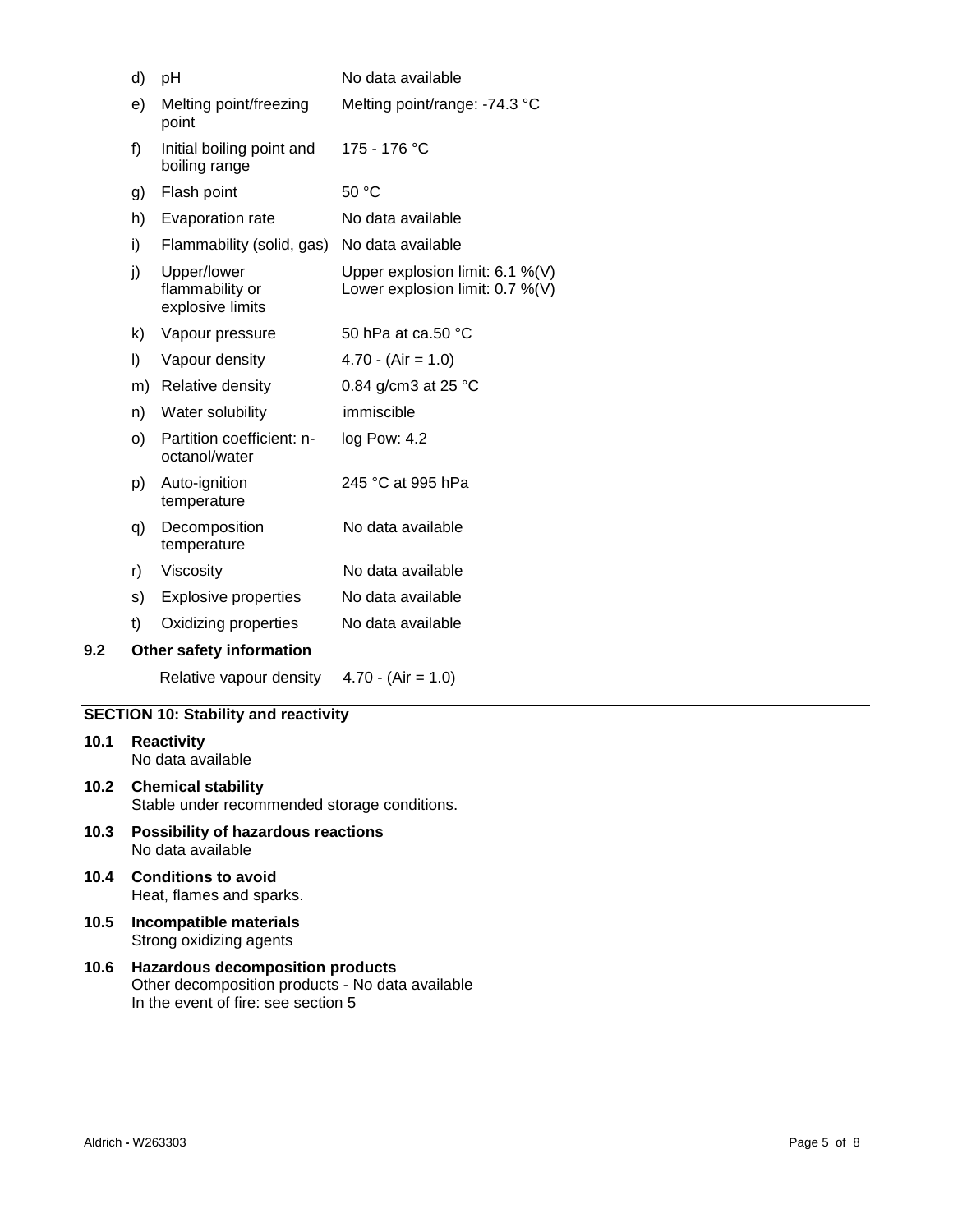# **SECTION 11: Toxicological information**

#### **11.1 Information on toxicological effects**

#### **Acute toxicity**

LD50 Oral - Rat - 4,400 mg/kg Remarks: Behavioral:Change in motor activity (specific assay). Respiratory disorder Skin and Appendages: Other: Hair.

LD50 Dermal - Rabbit - > 5,000 mg/kg

**Skin corrosion/irritation** No data available

# **Serious eye damage/eye irritation**

Eyes - Rabbit Result: No eye irritation (OECD Test Guideline 405)

### **Respiratory or skin sensitisation**

- Mouse Result: May cause sensitisation by skin contact. (OECD Test Guideline 429)

#### **Germ cell mutagenicity**

Mouse lymphocyte Result: negative

Rat - male Result: negative

#### **Carcinogenicity**

Carcinogenicity - Rat - Oral Tumorigenic:Carcinogenic by RTECS criteria. Kidney, Ureter, Bladder:Kidney tumors. Tumorigenic Effects: Testicular tumors.

Carcinogenicity - Mouse - Oral Tumorigenic:Equivocal tumorigenic agent by RTECS criteria. Gastrointestinal:Tumors.

This product is or contains a component that is not classifiable as to its carcinogenicity based on its IARC, ACGIH, NTP, or EPA classification.

IARC: 3 - Group 3: Not classifiable as to its carcinogenicity to humans (D-Limonene)

#### **Reproductive toxicity**

No data available

**Specific target organ toxicity - single exposure** No data available

**Specific target organ toxicity - repeated exposure** No data available

**Aspiration hazard** No data available

#### **Additional Information**

| Repeated dose    | Mouse - male and female - NOAEL: 1,650 mg/kg - LOAEL: 3,300 mg/kg - OECD |
|------------------|--------------------------------------------------------------------------|
| toxicity         | Test Guideline 407                                                       |
| RTECS: GW6360000 |                                                                          |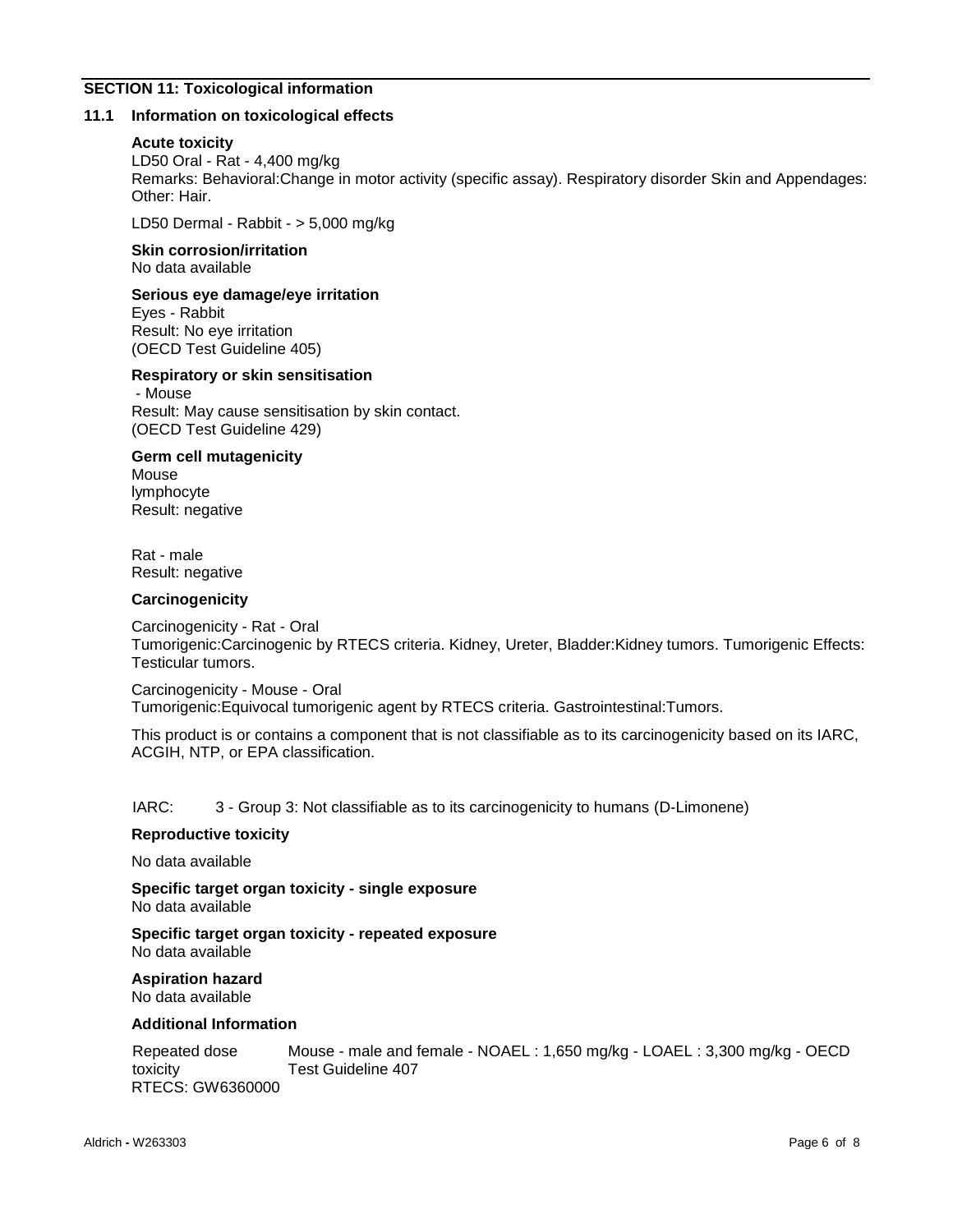To the best of our knowledge, the chemical, physical, and toxicological properties have not been thoroughly investigated.

Liver - Irregularities - Based on Human Evidence

# **SECTION 12: Ecological information**

#### **12.1 Toxicity**

| Toxicity to fish                                          | flow-through test LC50 - Pimephales promelas (fathead minnow) - 0.72 mg/l -<br>96 h<br>(OECD Test Guideline 203) |
|-----------------------------------------------------------|------------------------------------------------------------------------------------------------------------------|
| Toxicity to daphnia and<br>other aquatic<br>invertebrates | Immobilization EC50 - Daphnia magna (Water flea) - 0.36 mg/l - 48 h<br>(OECD Test Guideline 202)                 |
| Toxicity to bacteria                                      | EC50 - Sludge Treatment - 3.94 mg/l<br>(OECD Test Guideline 209)                                                 |

#### **12.2 Persistence and degradability** Biodegradability Result: 71 % - Readily biodegradable (OECD Test Guideline 301B)

- **12.3 Bioaccumulative potential** No data available
- **12.4 Mobility in soil**

No data available

# **12.5 Results of PBT and vPvB assessment**

This substance/mixture contains no components considered to be either persistent, bioaccumulative and toxic (PBT), or very persistent and very bioaccumulative (vPvB) at levels of 0.1% or higher.

#### **12.6 Other adverse effects**

Very toxic to aquatic life with long lasting effects.

# **SECTION 13: Disposal considerations**

# **13.1 Waste treatment methods**

#### **Product**

Burn in a chemical incinerator equipped with an afterburner and scrubber but exert extra care in igniting as this material is highly flammable. Offer surplus and non-recyclable solutions to a licensed disposal company.

## **Contaminated packaging**

Dispose of as unused product.

# Aldrich **-** W263303 Page 7 of 8 **SECTION 14: Transport information 14.1 UN number** ADR/RID: 2052 IMDG: 2052 IATA: 2052 **14.2 UN proper shipping name** ADR/RID: DIPENTENE IMDG: DIPENTENE IATA: Dipentene **14.3 Transport hazard class(es)** ADR/RID: 3 IMDG: 3 IATA: 3 **14.4 Packaging group** ADR/RID: III IMDG: III IATA: III **14.5 Environmental hazards** ADR/RID: yes **IMDG** Marine pollutant: yes IATA: no